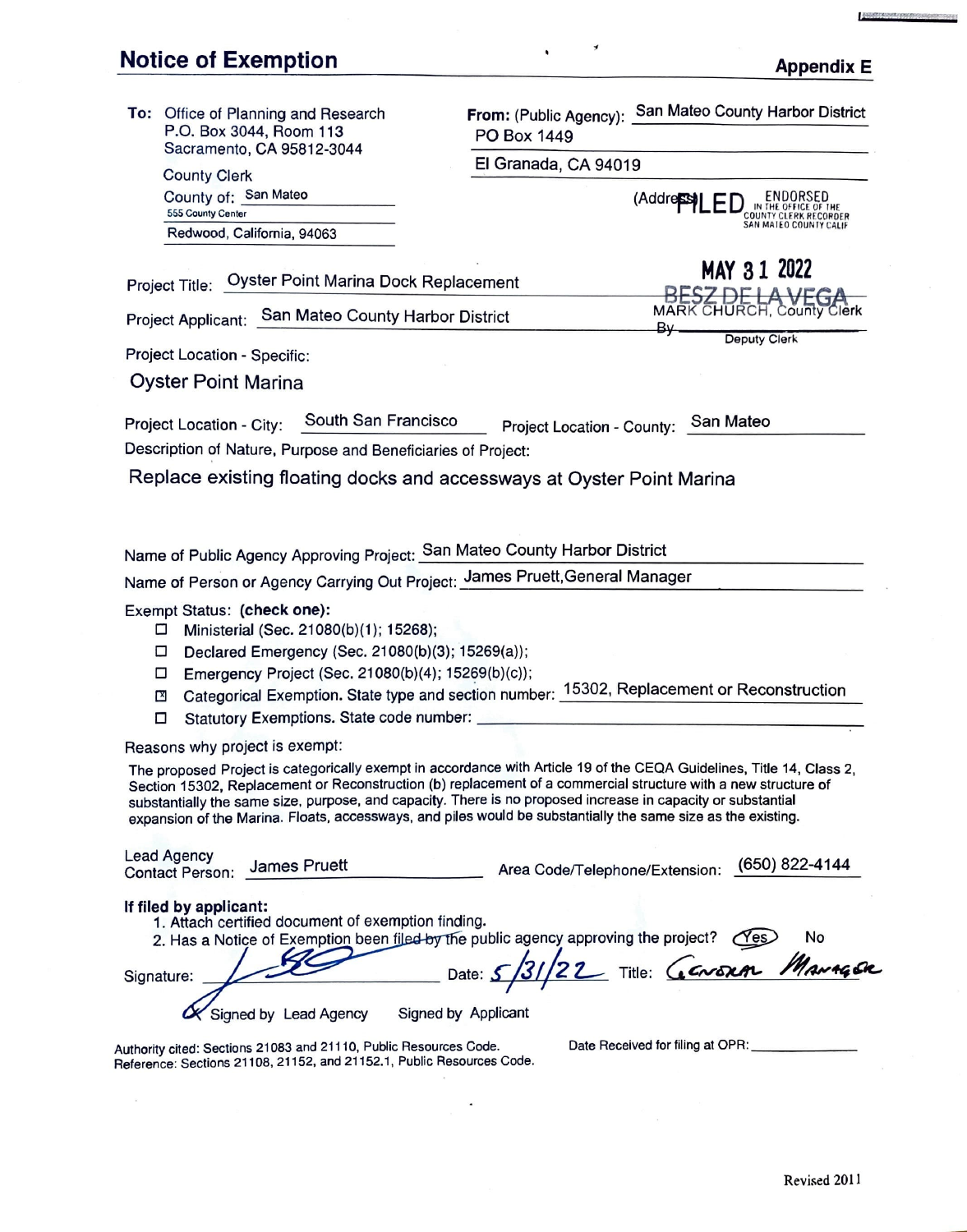| State of California - Department of Fish and Wildlife<br>CALIFORNIA<br><b>2022 ENVIRONMENTAL DOCUMENT FILING FEE</b><br><b>CASH RECEIPT</b>                           |                                         |                        |                                              |
|-----------------------------------------------------------------------------------------------------------------------------------------------------------------------|-----------------------------------------|------------------------|----------------------------------------------|
| DFW 753.5a (REV. 01/01/22) Previously DFG 753.5a                                                                                                                      |                                         | <b>Print</b>           | <b>StartOver</b><br><b>Save</b>              |
|                                                                                                                                                                       |                                         | <b>RECEIPT NUMBER:</b> |                                              |
|                                                                                                                                                                       |                                         | $41 -$                 | $-2072$<br>05/31/2022                        |
|                                                                                                                                                                       |                                         |                        | STATE CLEARINGHOUSE NUMBER (If applicable)   |
|                                                                                                                                                                       |                                         |                        |                                              |
| SEE INSTRUCTIONS ON REVERSE. TYPE OR PRINT CLEARLY.<br><b>LEAD AGENCY</b>                                                                                             | <b>LEADAGENCY EMAIL</b>                 |                        | DATE                                         |
| San Mateo County Harbor District                                                                                                                                      |                                         |                        | 05/31/2022                                   |
| <b>COUNTY/STATE AGENCY OF FILING</b>                                                                                                                                  |                                         |                        | <b>DOCUMENT NUMBER</b>                       |
| San Mateo                                                                                                                                                             |                                         |                        | 128306                                       |
| <b>PROJECT TITLE</b>                                                                                                                                                  |                                         |                        |                                              |
| <b>Oyster Point Marina Dock Replacement</b><br>PROJECT APPLICANT NAME                                                                                                 | <b>PROJECT APPLICANT EMAIL</b>          |                        | PHONE NUMBER                                 |
| J Pruett                                                                                                                                                              |                                         |                        |                                              |
| PROJECT APPLICANT ADDRESS                                                                                                                                             | <b>CITY</b>                             | <b>STATE</b>           | <b>ZIP CODE</b>                              |
| PROJECT APPLICANT (Check appropriate box)                                                                                                                             |                                         |                        |                                              |
| √ Local Public Agency<br><b>School District</b>                                                                                                                       | <b>Other Special District</b>           |                        | <b>State Agency</b><br><b>Private Entity</b> |
|                                                                                                                                                                       |                                         |                        |                                              |
| <b>CHECK APPLICABLE FEES:</b>                                                                                                                                         |                                         |                        | 0.00                                         |
| Environmental Impact Report (EIR)                                                                                                                                     |                                         | \$3,539.25             | $\sim$<br>0.00                               |
| Mitigated/Negative Declaration (MND)(ND)                                                                                                                              |                                         | \$2,548.00             | $\sim$<br>0.00                               |
| Certified Regulatory Program (CRP) document - payment due directly to CDFW                                                                                            |                                         | \$1,203.25             |                                              |
| Exempt from fee<br>☑ Notice of Exemption (attach)<br>CDFW No Effect Determination (attach)<br>$\Box$ Fee previously paid (attach previously issued cash receipt copy) |                                         |                        |                                              |
| □ Water Right Application or Petition Fee (State Water Resources Control Board only)                                                                                  |                                         | \$850.00               | 0.00                                         |
| $\Box$ County documentary handling fee                                                                                                                                |                                         | \$                     | 50.00                                        |
| $\Box$ Other                                                                                                                                                          |                                         | S                      |                                              |
| <b>PAYMENT METHOD:</b>                                                                                                                                                |                                         |                        |                                              |
| $\Box$ Cash<br>☑ Credit<br>$\Box$ Check<br>Other                                                                                                                      | <b>TOTAL RECEIVED</b>                   |                        | 50.00                                        |
| <b>SIGNATURE</b>                                                                                                                                                      | AGENCY OF FILING PRINTED NAME AND TITLE |                        |                                              |
|                                                                                                                                                                       | Besz de la Vega - Deputy Clerk          |                        |                                              |
|                                                                                                                                                                       |                                         |                        |                                              |